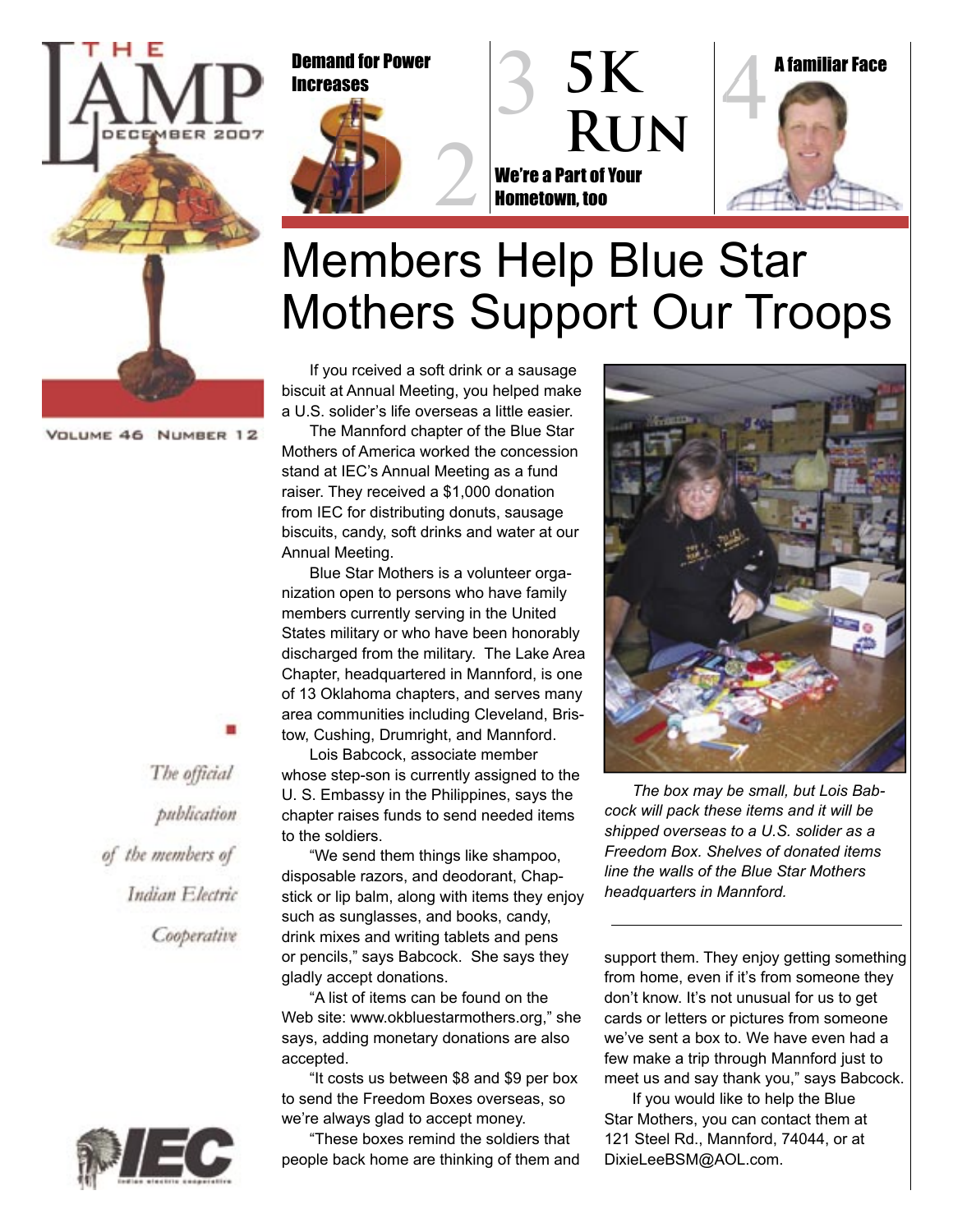## More Power Needed to Meet Growing Use of Electricity

Speaking during a recent co-op annual meeting, Jim Jura posed a question to the members. Jura, manager of Associated Electric Cooperative, Inc., which supplies wholesale power to Indian Electric and other electric cooperatives in Missouri, parts of Northeastern Oklahoma and Iowa, wanted to know how many members had more than one TV in their homes.

Almost the entire audience raised their hands. They responded the same way when asked about refrigerators. Most, it seems, had replaced their inefficient refrigerators, only to move them to the garage or workshop where they continue to run keeping drinks cold.

Jura and the board at As-

sociated have been carefully watching the rapid load growth at electric cooperatives across the state.

Looking ahead, Associated's planners predict the energy requirements of the cooperatives it serves will increase about 2 percent a year. That's enough power to supply about 30,000 homes a year.

"The system is growing and it's

growing faster than we thought," Jura says. "No matter what we do, the system is growing so fast we are going to need more generation."

The number of electric cooperative members has increased nearly 90 percent since 1985. Through 2025, the total number of new members is fore-

"The system is growing and it's growing faster than we thought. No matter what we do, the system is growing so fast we are going to need more generation."

-- Jim Jura

cast to grow another 45 percent.

Not only are there more members, but those members are using more energy than ever before. Average use for residential, commercial and industrial customers has increased 35 percent since 1985 and is forecast to grow another 14 percent by 2025.

Driving that increase is a plethora of new appliances and gadgets. Virtu-

ally everything you buy these days — from cell phone chargers to iPods to computer peripherals — comes with a plug.

The number of electric cooperative members who owned a computer went from just 14 percent in 1993 to 60 percent in 2004, mirroring a national

> trend. The Environmental Protection Agency Energy Star program estimates that home electronics account for about 15 percent of all residential electricity consumed. That's a 200 percent increase since 1980.

Air conditioner use also has skyrocketed. Today, 90 percent of new homes have air conditioning. And those units will be required to cool much larger homes.

According to the 2006 census, the average single-family home had 769 more square feet than it did in 1976. Thirty-nine percent have four or more bedrooms, double the rate of 20 years ago. And 26 percent have three or more bathrooms, almost three times the rate from 1986.

So not only are there more houses *Continued on page 3.*

> **District 7** District 1 District 8 District 2 **District 3** District 5 District 6 District 9

**INDIAN ELECTRIC COOPERATIVE, INC.**

**Offi ce Hours** 7:30 a.m. – 4:00 p.m. (Monday - Friday) (918) 358-2514 www.iecok.com

**To Report an Outage** (918) 358-2514 or 1-800-482-2750

**24-hour Service Center**  (918) 295-9520

#### **Board of Trustees**

| <b>Bill Boone, President</b>       |  |
|------------------------------------|--|
| <b>Robert Burk, Vice-President</b> |  |
| Greg Fielding, Sec.-Treas.         |  |
| <b>Mike Spradling</b>              |  |
| <b>Berry Keeler</b>                |  |
| <b>Wanda Foster</b>                |  |
| Loris Peckenpaugh                  |  |
| <b>Jim Hadlock</b>                 |  |

Jack Clinkscale, General Manager Kay Rabbitt-Brower, Editor

*The Lamp* (USPS 942-940) is published monthly by Indian Electric Cooperative, Inc., P.O. Box 49, Highway 64 Southeast, Cleveland, Oklahoma 74020 for the interest of its membership. Subscription price was \$0.17 per month in 2004. Periodical postage paid at Cleveland, Oklahoma and additional mailing offices.

- Postmaster: Send address changes to The Lamp, P.O. Box 49, Cleveland, OK 74020.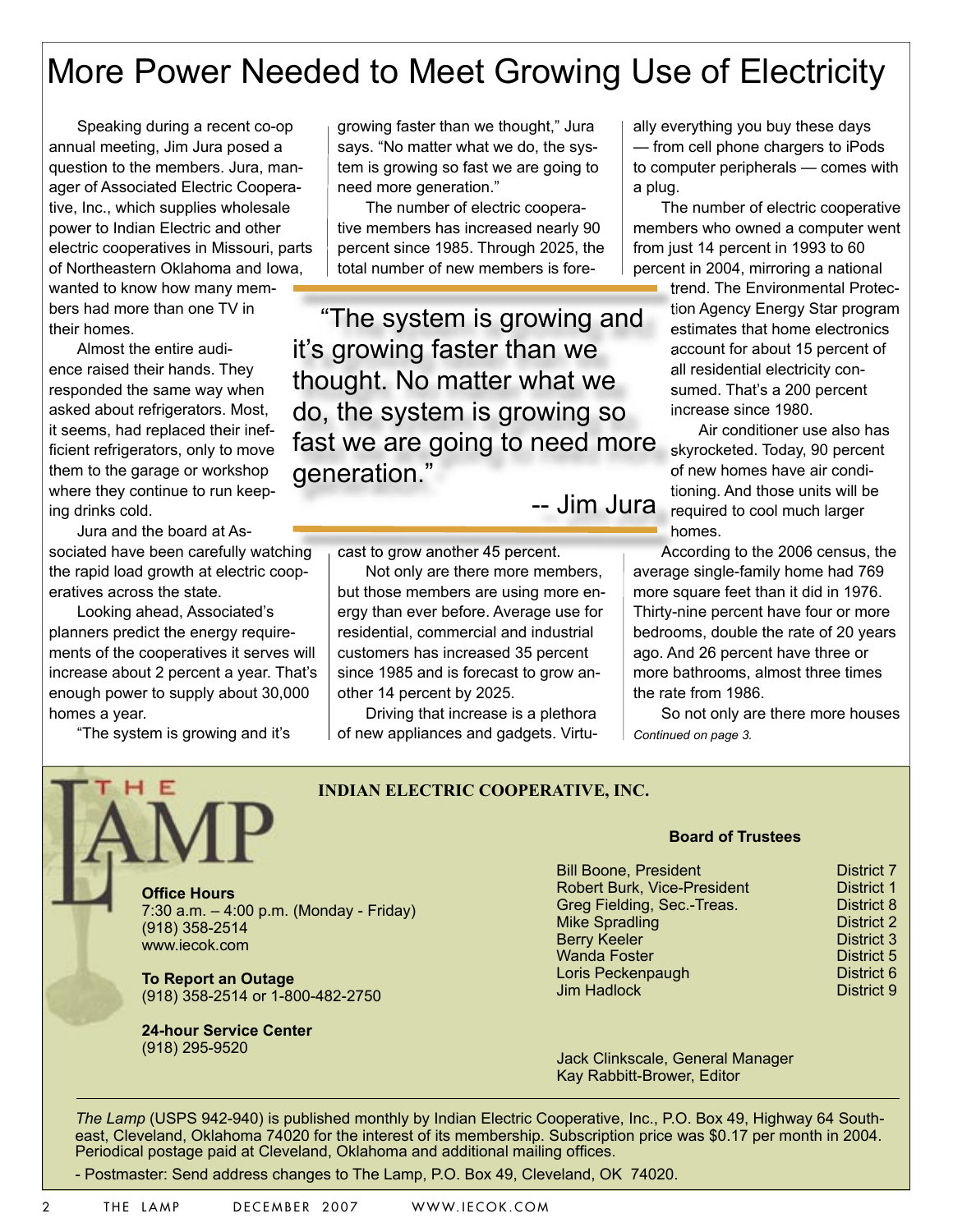#### *Continued from page 2.*

being served by electric co-ops, they are also larger and use more energy.

In board meetings across the state, this growth has caused concern among those responsible for planning to meet member needs. "There's a lot of concern over capacity as we go forward and what steps should be taken to plan for it," says IEC General Manager Jack Clinkscale.

The good news: Your electric cooperative has plans in place to meet this tremendous increase in demand for electricity. The bad news: New sources of power will certainly cost more to build, and rates are expected to increase in the foreseeable future.

What's driving current rate increases? For years, Associated had excess energy that could be sold on the open market. Margins made on these sales helped offset rates co-op members paid.

"When the system grows, the members use up the low-cost generation," Jura says. "That's fine, because these generation units were built for our members. But it does mean we will have to increase rates a little faster because we won't have the margins from selling power off the system."

Other factors that are driving rate increases include dramatic increases in the price of fuel — especially coal and natural gas — that are used to generate electricity. Another issue is the staggering cost of equipment that must be installed at power plants to meet strict new environmental standards.

In the short term, new gas-fired units have been brought on line that can add to the generation mix in times of high energy use, usually on the hottest and coldest days of the year. For example, Associated purchased a mothballed power plant in Dell, Ark., and completed construction on it this spring.

Associated also contracted to buy the entire output of the three wind projects being constructed in northwest Missouri. The first of these, Bluegrass Ridge, is already delivering some

### **Your Hometown is Our Hometown too**

Yes, we provide the electricity that makes your house a home. But we want to do more. That's why we are involved in your community and its events throughout the year.

In 2007 we were involved in the following events:

\*American Cancer Society Relay for Life - Sponsor and participant

\*Oklahoma Special Olympics

\*CimTel Classic 5K Run - Sponsor and participan

\*Cleveland Pioneer Days

\*Salvation Army Angel Tree site

\*Hometown Christmas parades

We call your community home too, that's why we want to be a part of it. So look for us to be a participant and corporate sponsor for those events that make a difference.

IEC offices will be closed Monday, Dec. 24, Tuesday, Dec. 25 and Tuesday, Jan. 1 to allow our employees to enjoy the holidays with their families.

**Happy Holidays**

Call 358-2514 or 1-800-482-2750 to report an outage.



### *Employee Service Awards*

Back row (left to right) Bryan Ward, Jason Callahon, 5 years; Wayne Robertson, 15 years; Robert Bradley, 20 years; Bubba Braden, 10 years; front row (left to right) Don Lawrence, 5 years; Marsha Murray, 25 years; Marilyn Stevenson, 15 years; and Kim Lay, 5 years.

*Continued on page 4.*